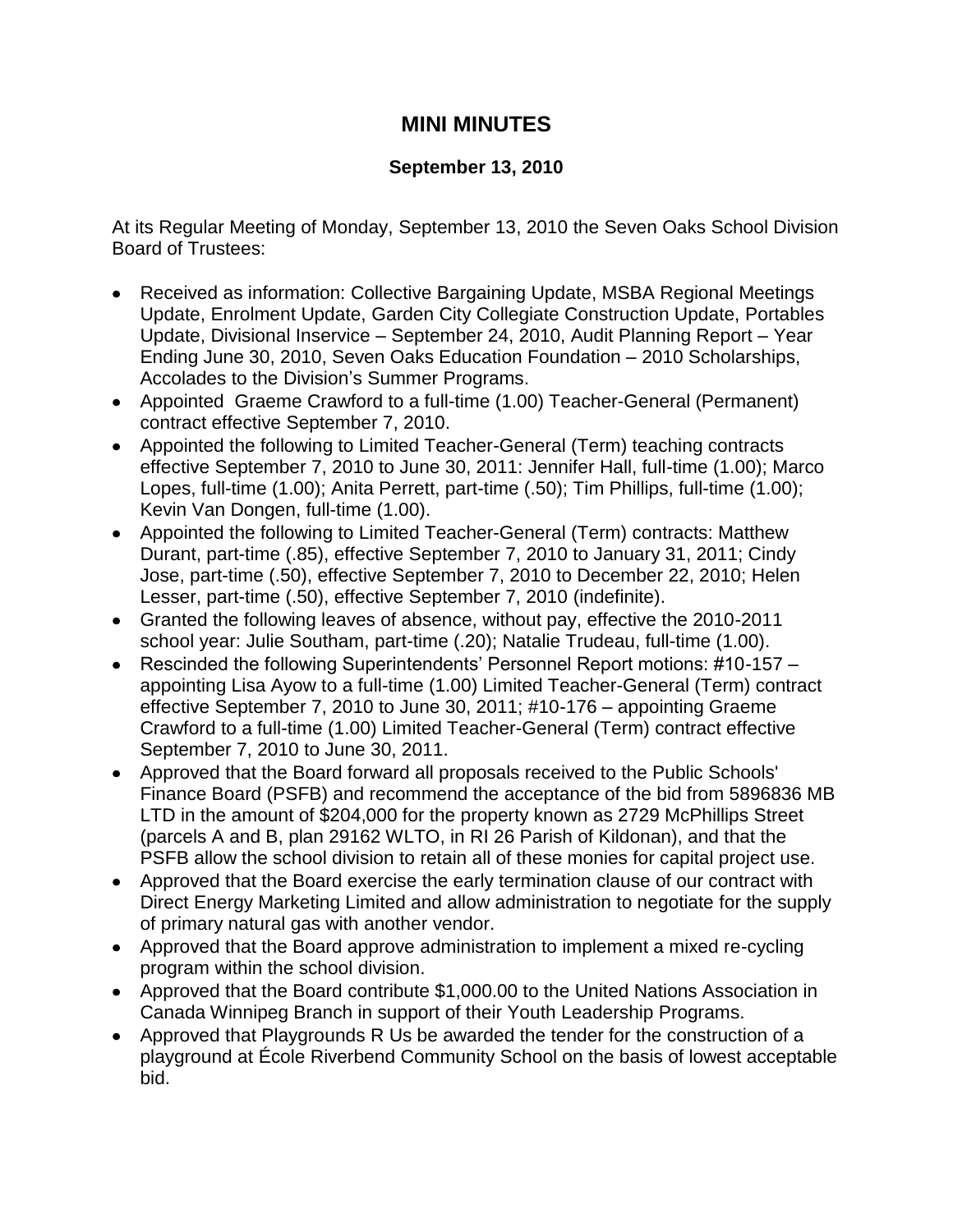- Approved the Board sign a lease agreement for the year October 1, 2010 to June 30, 2011 with the Seven Oaks Paraprofessional Association for the rental of office space at Edmund Partridge Community School at a rental fee of \$70.00 per month.
- Approved that the Board approve the hiring of 2 counsellors from the Addictions Foundation of Manitoba to work with students in the high schools.
- Approved that the Board direct the administration to prepare a rental agreement for Folklorama 2011 for the Ukraine-Kyiv Pavilion for the use of Maples Collegiate from July 29, 2011 to August 13, 2011.
- Approved for payment:
	- $\circ$  Cheques #2110152-#2110282, #211000-#211001 (US\$), direct deposit #211000316-#211000454, and pre-authorized debit #201011 in the amount of \$1,648,578.45.
	- o Invoice No. B5669485059 for the Garden City West Steam Unit Ventilator project in the amount of \$25,856.78 be paid to Appin Associates.
	- o Invoice No. 8143 for the Renovations at Edmund Partridge Community School in the amount of \$189.00 be paid to Number Ten Architectural Group.
	- $\circ$  Invoice No. 8234 for the Renovations at Edmund Partridge Community School in the amount of \$94.50 be paid to Number Ten Architectural Group.
	- o Invoice No. 8154 for Garden City West Grooming Room and Elevator in the amount of \$34,467.54 be paid to Number Ten Architectural Group.
	- o Invoice No. 8237 for Garden City West Grooming Room and Elevator in the amount of \$1,972.05 be paid to Number Ten Architectural Group.
	- o Certificate of Payment No. 1 for the Garden City Collegiate West Steam Heating and Unit Ventilator Replacement Project in the amount of \$373,383.43 be paid to Randall Plumbing & Heating Ltd.
	- o 7-1/2% Statutory Holdback on Certificate of Payment No.1 for the Garden City Collegiate West Steam Heating and Unit Ventilator Replacement Project in the amount of \$27,522.85 be paid to the SOSD/Randall Plumbing 433 Garden City West HVAC account.
	- o Certificate of Payment No. 2 for the Garden City Collegiate West Steam Heating and Unit Ventilator Replacement Project in the amount of \$875,427.19 be paid to Randall Plumbing & Heating Ltd.
	- o 7-1/2% Statutory Holdback on Certificate of Payment No. 2 for the Garden City Collegiate West Steam Heating and Unit Ventilator Replacement Project in the amount of \$63,810.27 be paid to the SOSD/Randall Plumbing 433 Garden City West HVAC account.
	- o Certificate of Payment No. 1 for the Riverbend Modular and Link in the amount of \$108,262.13 be paid to Von Ast Construction (2003) Inc.
	- o 7-1/2% Statutory Holdback on Certificate of Payment No. 1 for the Riverbend Modular and Link in the amount of \$8,360.01 be paid to the SOSD/Von Ast Const 426 RB Mod/Link account.
	- o Certificate of Payment No. 19 for the Garden City Collegiate Link & Renovations project in the amount of \$182,335.81 be paid to Westland Construction.